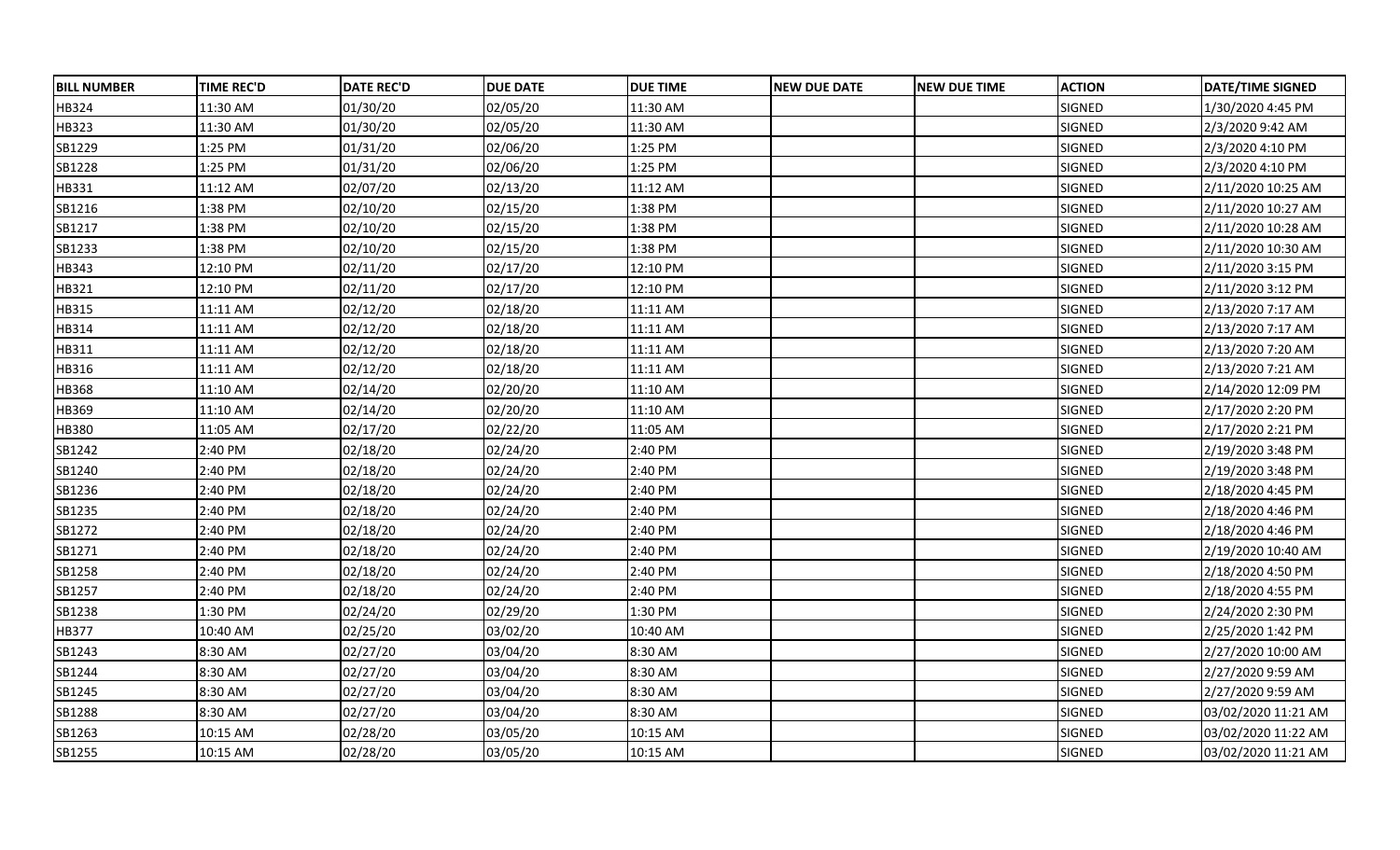| SB1249        | 10:15 AM | 02/28/20 | 03/05/20 | 10:15 AM |  | <b>SIGNED</b> | 03/03/2020 3:00 PM  |
|---------------|----------|----------|----------|----------|--|---------------|---------------------|
| HB351         | 10:20 AM | 03/02/20 | 03/07/20 | 10:20 AM |  | SIGNED        | 03/03/2020 8:55 AM  |
| SB1266        | 12:07 PM | 03/02/20 | 03/07/20 | 12:07 PM |  | SIGNED        | 03/02/2020 3:36 PM  |
| HB354         | 10:25 AM | 03/03/20 | 03/09/20 | 10:25 AM |  | SIGNED        | 03/03/2020 2:45 PM  |
| HB330         | 10:25 AM | 03/03/20 | 03/09/20 | 10:25 AM |  | SIGNED        | 03/03/2020 2:24 PM  |
| HB412         | 10:25 AM | 03/03/20 | 03/09/20 | 10:25 AM |  | SIGNED        | 03/03/2020 2:44 PM  |
| <b>HB332</b>  | 10:25 AM | 03/03/20 | 03/09/20 | 10:25 AM |  | <b>SIGNED</b> | 03/03/2020 2:36 PM  |
| HB 333        | 10:25 AM | 03/03/20 | 03/09/20 | 10:25 AM |  | <b>SIGNED</b> | 03/03/2020 2:32 PM  |
| HB 375        | 10:25 AM | 03/03/20 | 03/09/20 | 10:25 AM |  | <b>SIGNED</b> | 03/03/2020 2:30 PM  |
| HB 366        | 10:20 AM | 03/06/20 | 03/12/20 | 10:20 AM |  | SIGNED        | 03/09/2020 7:55 AM  |
| HB 329        | 10:20 AM | 03/06/20 | 03/12/20 | 10:20 AM |  | SIGNED        | 03/09/2020 7:58 AM  |
| HB 379        | 10:20 AM | 03/06/20 | 03/12/20 | 10:20 AM |  | <b>SIGNED</b> | 03/09/2020 7:57 AM  |
| HB 392        | 10:20 AM | 03/06/20 | 03/12/20 | 10:20 AM |  | SIGNED        | 03/09/2020 11:47 AM |
| HB 334        | 10:20 AM | 03/06/20 | 03/12/20 | 10:20 AM |  | <b>SIGNED</b> | 03/09/2020 7:44 AM  |
| HB 382        | 10:20 AM | 03/06/20 | 03/12/20 | 10:20 AM |  | SIGNED        | 03/09/2020 7:50 AM  |
| HB 367        | 10:20 AM | 03/06/20 | 03/12/20 | 10:20 AM |  | SIGNED        | 03/09/2020 7:55 AM  |
| HB 365        | 10:20 AM | 03/06/20 | 03/12/20 | 10:20 AM |  | <b>SIGNED</b> | 03/09/2020 7:48 AM  |
| HB 326        | 10:20 AM | 03/06/20 | 03/12/20 | 10:20 AM |  | <b>SIGNED</b> | 03/09/2020 7:40 AM  |
| HB 357        | 10:20 AM | 03/06/20 | 03/12/20 | 10:20 AM |  | <b>SIGNED</b> | 03/09/2020 7:40 AM  |
| HB 350        | 10:20 AM | 03/06/20 | 03/12/20 | 10:20 AM |  | SIGNED        | 03/09/2020 7:42 AM  |
| HB 339        | 10:20 AM | 03/06/20 | 03/12/20 | 10:20 AM |  | SIGNED        | 03/09/2020 7:43 AM  |
| HB 348        | 10:20 AM | 03/06/20 | 03/12/20 | 10:20 AM |  | SIGNED        | 3/9/2020 7:36 AM    |
| HB 313        | 10:20 AM | 03/06/20 | 03/12/20 | 10:20 AM |  | SIGNED        | 03/09/2020 7:57 AM  |
| HB 310        | 10:20 AM | 03/06/20 | 03/12/20 | 10:20 AM |  | SIGNED        | 03/09/2020 7:57 AM  |
| HB 362        | 10:10 AM | 03/09/20 | 03/14/20 | 10:10 AM |  | SIGNED        | 03/12/2020 3:18 PM  |
| HB 480        | 10:10 AM | 03/09/20 | 03/14/20 | 10:10 AM |  | SIGNED        | 03/09/2020 4:16 PM  |
| HB 395        | 10:10 AM | 03/09/20 | 03/14/20 | 10:10 AM |  | SIGNED        | 03/11/2020 9:33 AM  |
| <b>HB 456</b> | 10:10 AM | 03/09/20 | 03/14/20 | 10:10 AM |  | SIGNED        | 3/9/2020 4:04 PM    |
| HB 427        | 10:10 AM | 03/09/20 | 03/14/20 | 10:10 AM |  | SIGNED        | 3/9/2020 4:03 PM    |
| HB 493        | 10:10 AM | 03/09/20 | 03/14/20 | 10:10 AM |  | SIGNED        | 3/9/2020 4:01 PM    |
| HB 396        | 10:10 AM | 03/09/20 | 03/14/20 | 10:10 AM |  | SIGNED        | 03/10/2020 1:11 PM  |
| HB 453        | 10:10 AM | 03/09/20 | 03/14/20 | 10:10 AM |  | SIGNED        | 3/9/2020 3:55 PM    |
| HB 449        | 10:10 AM | 03/09/20 | 03/14/20 | 10:10 AM |  | SIGNED        | 03/11/2020 3:50 PM  |
| HB 426        | 10:10 AM | 03/09/20 | 03/14/20 | 10:10 AM |  | <b>SIGNED</b> | 03/11/2020 4:00 PM  |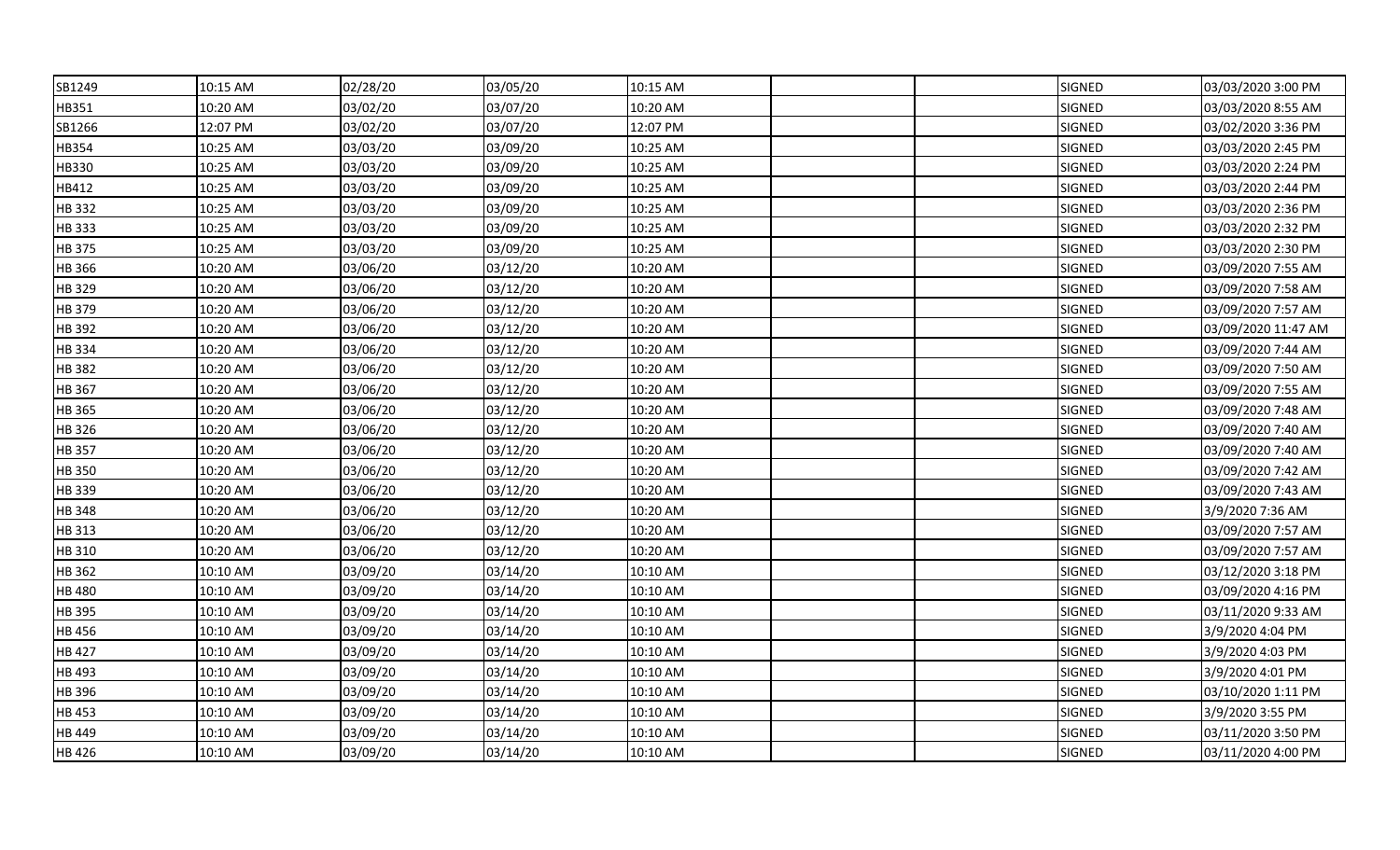| HB 385        | 10:10 AM | 03/09/20 | 03/14/20 | 10:10 AM |  | <b>SIGNED</b> | 03/12/2020 3:20 PM  |
|---------------|----------|----------|----------|----------|--|---------------|---------------------|
| HB 388        | 10:10 AM | 03/09/20 | 03/14/20 | 10:10 AM |  | SIGNED        | 3/9/2020 3:55 PM    |
| HB 319        | 10:10 AM | 03/09/20 | 03/14/20 | 10:10 AM |  | SIGNED        | 3/9/2020 4:00 PM    |
| HB 327        | 10:10 AM | 03/09/20 | 03/14/20 | 10:10 AM |  | SIGNED        | 3/9/2020 3:57 PM    |
| <b>HB 504</b> | 10:10 AM | 03/09/20 | 03/14/20 | 10:10 AM |  | SIGNED        | 3/9/2020 3:54 PM    |
| HB 411        | 10:10 AM | 03/09/20 | 03/14/20 | 10:10 AM |  | SIGNED        | 3/9/2020 3:58 PM    |
| HB 356        | 10:10 AM | 03/09/20 | 03/14/20 | 10:10 AM |  | <b>SIGNED</b> | 3/9/2020 3:58 PM    |
| <b>HB373</b>  | 10:10 AM | 03/09/20 | 03/14/20 | 10:10 AM |  | SIGNED        | 03/10/2020 12:56 PM |
| HB 381        | 10:10 AM | 03/09/20 | 03/14/20 | 10:10 AM |  | SIGNED        | 3/9/2020 4:01 PM    |
| HB 386        | 10:10 AM | 03/09/20 | 03/14/20 | 10:10 AM |  | SIGNED        | 03/12/2020 3:17 PM  |
| SB1260        | 12:02 PM | 03/09/20 | 03/14/20 | 12:02 PM |  | SIGNED        | 3/9/2020 4:15 PM    |
| SB1358        | 12:02 PM | 03/09/20 | 03/14/20 | 12:02 PM |  | SIGNED        | 03/10/2020 5:00 PM  |
| SB1334        | 12:02 PM | 03/09/20 | 03/14/20 | 12:02 PM |  | SIGNED        | 03/10/2020 12:06 PM |
| SB1310        | 12:02 PM | 03/09/20 | 03/14/20 | 12:02 PM |  | SIGNED        | 03/10/2020 12:05 PM |
| SB1307        | 12:02 PM | 03/09/20 | 03/14/20 | 12:02 PM |  | SIGNED        | 03/11/2020 9:00 AM  |
| SB1268A       | 12:02 PM | 03/09/20 | 03/14/20 | 12:02 PM |  | SIGNED        | 3/9/2020 4:08 PM    |
| SB1352        | 12:02 PM | 03/09/20 | 03/14/20 | 12:02 PM |  | SIGNED        | 03/10/2020 5:01 PM  |
| SB1280        | 12:02 PM | 03/09/20 | 03/14/20 | 12:02 PM |  | SIGNED        | 3/9/2020 4:08 PM    |
| SB1246        | 12:02 PM | 03/09/20 | 03/14/20 | 12:02 PM |  | SIGNED        | 3/9/2020 4:13 PM    |
| SB1347        | 12:02 PM | 03/09/20 | 03/14/20 | 12:02 PM |  | SIGNED        | 3/9/2020 4:11 PM    |
| SB1346        | 12:02 PM | 03/09/20 | 03/14/20 | 12:02 PM |  | SIGNED        | 3/9/2020 4:12 PM    |
| SB1248        | 12:02 PM | 03/09/20 | 03/14/20 | 12:02 PM |  | SIGNED        | 03/10/2020 11:55 AM |
| SB1281        | 12:02 PM | 03/09/20 | 03/14/20 | 12:02 PM |  | SIGNED        | 3/9/2020 4:12 PM    |
| SB1360        | 12:02 PM | 03/09/20 | 03/14/20 | 12:02 PM |  | SIGNED        | 03/10/2020 9:30 AM  |
| SB1259        | 12:02 PM | 03/09/20 | 03/14/20 | 12:02 PM |  | SIGNED        | 3/9/2020 4:16 PM    |
| SB1306        | 12:02 PM | 03/09/20 | 03/14/20 | 12:02 PM |  | SIGNED        | 3/9/2020 4:15 PM    |
| SB1269        | 12:02 PM | 03/09/20 | 03/14/20 | 12:02 PM |  | SIGNED        | 3/9/2020 4:16 PM    |
| SB1341        | 12:02 PM | 03/09/20 | 03/14/20 | 12:02 PM |  | SIGNED        | 3/9/2020 4:17 PM    |
| HB370         | 10:15 AM | 03/10/20 | 03/16/20 | 10:15 AM |  | SIGNED        | 03/11/2020 1:02 PM  |
| HB410         | 10:15 AM | 03/10/20 | 03/16/20 | 10:15 AM |  | SIGNED        | 03/10/2020 2:30 PM  |
| HB478         | 10:15 AM | 03/10/20 | 03/16/20 | 10:15 AM |  | SIGNED        | 03/10/2020 2:35 PM  |
| HB477         | 10:15 AM | 03/10/20 | 03/16/20 | 10:15 AM |  | SIGNED        | 03/10/2020 2:35 PM  |
| HB345         | 10:15 AM | 03/10/20 | 03/16/20 | 10:15 AM |  | SIGNED        | 03/10/2020 2:40 PM  |
| SB1373        | 10:45 AM | 03/11/20 | 03/17/20 | 10:45 AM |  | SIGNED        | 03/11/2020 1:55 PM  |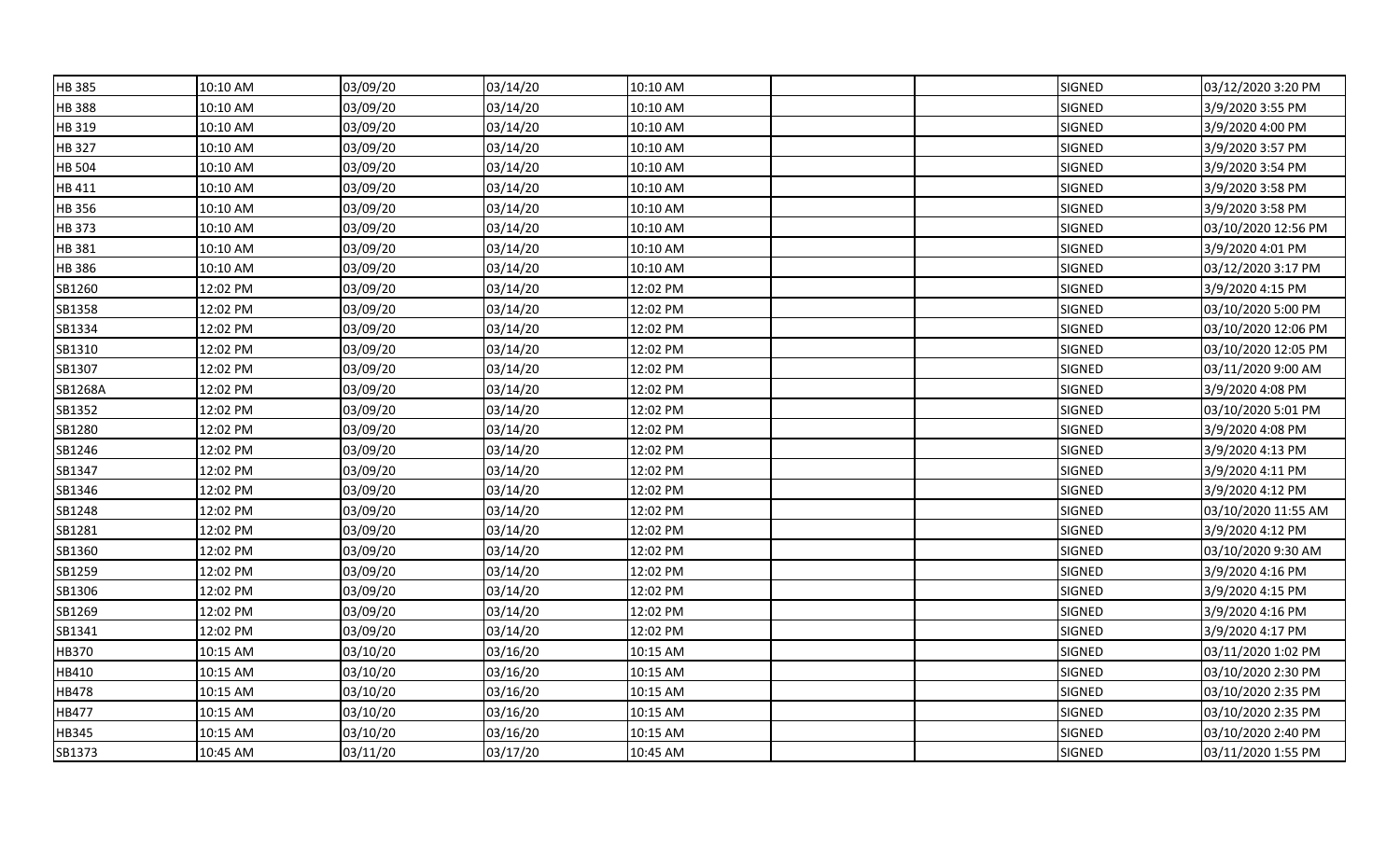| SB1367  | 10:45 AM | 03/11/20 | 03/17/20 | 10:45 AM |  | SIGNED        | 03/11/2020 1:45 PM  |
|---------|----------|----------|----------|----------|--|---------------|---------------------|
| SB1366  | 10:45 AM | 03/11/20 | 03/17/20 | 10:45 AM |  | <b>SIGNED</b> | 03/16/2020 1:36 PM  |
| SB1359  | 10:45 AM | 03/11/20 | 03/17/20 | 10:45 AM |  | SIGNED        | 03/11/2020 1:55 PM  |
| SB1344  | 10:45 AM | 03/11/20 | 03/17/20 | 10:45 AM |  | SIGNED        | 03/12/2020 3:21 PM  |
| SB1361  | 10:45 AM | 03/11/20 | 03/17/20 | 10:45 AM |  | SIGNED        | 03/12/2020 3:18 PM  |
| HB318   | 10:45 AM | 03/11/20 | 03/17/20 | 10:45 AM |  | SIGNED        | 03/11/2020 1:54 PM  |
| HB371   | 10:45 AM | 03/11/20 | 03/17/20 | 10:45 AM |  | <b>SIGNED</b> | 03/15/2020 1:45 PM  |
| HB372   | 10:45 AM | 03/11/20 | 03/17/20 | 10:45 AM |  | <b>SIGNED</b> | 03/15/2020 1:46 PM  |
| HB401   | 10:45 AM | 03/11/20 | 03/17/20 | 10:45 AM |  | <b>SIGNED</b> | 03/11/2020 1:53 PM  |
| HB534   | 10:45 AM | 03/11/20 | 03/17/20 | 10:45 AM |  | SIGNED        | 03/11/2020 1:53 PM  |
| HB536   | 10:45 AM | 03/11/20 | 03/17/20 | 10:45 AM |  | SIGNED        | 03/11/2020 1:52 PM  |
| HB537   | 10:45 AM | 03/11/20 | 03/17/20 | 10:45 AM |  | <b>SIGNED</b> | 03/15/2020 1:45 PM  |
| HB541   | 10:45 AM | 03/11/20 | 03/17/20 | 10:45 AM |  | <b>SIGNED</b> | 03/16/2020 1:52 PM  |
| HB406   | 10:45 AM | 03/11/20 | 03/17/20 | 10:45 AM |  | SIGNED        | 03/11/2020 1:51 PM  |
| HB543   | 10:45 AM | 03/11/20 | 03/17/20 | 10:45 AM |  | SIGNED        | 03/16/2020 1:36 PM  |
| HB556   | 10:45 AM | 03/11/20 | 03/17/20 | 10:45 AM |  | SIGNED        | 03/11/2020 1:56 PM  |
| HB557   | 10:45 AM | 03/11/20 | 03/17/20 | 10:45 AM |  | SIGNED        | 03/11/2020 1:48 PM  |
| HB398   | 10:45 AM | 03/11/20 | 03/17/20 | 10:45 AM |  | <b>SIGNED</b> | 03/11/2020 1:49 PM  |
| HB417   | 10:45 AM | 03/11/20 | 03/17/20 | 10:45 AM |  | SIGNED        | 03/11/2020 1:48 PM  |
| HB418   | 10:45 AM | 03/11/20 | 03/17/02 | 10:45 AM |  | SIGNED        | 03/11/2020 1:46 PM  |
| HB421   | 10:45 AM | 03/11/20 | 03/17/20 | 10:45 AM |  | SIGNED        | 03/11/2020 1:56 PM  |
| HB423   | 10:45 AM | 03/11/20 | 03/17/20 | 10:45 AM |  | SIGNED        | 03/11/2020 1:45 PM  |
| HB476   | 10:45 AM | 03/11/20 | 03/17/20 | 10:45 AM |  | <b>SIGNED</b> | 03/11/2020 1:47 PM  |
| HB342a  | 10:45 AM | 03/11/20 | 03/17/20 | 10:45 AM |  | SIGNED        | 03/12/2020 3:42 PM  |
| HB515   | 10:50 AM | 03/12/20 | 03/18/20 | 10:50 AM |  | SIGNED        | 03/16/2020 1:30 PM  |
| HB408   | 10:50 AM | 03/12/20 | 03/18/20 | 10:50 AM |  | SIGNED        | 03/16/2020 6:00 PM  |
| SB1400  | 12:00 PM | 03/13/20 | 03/19/20 | 12:00 PM |  | <b>SIGNED</b> | 03/13/2020 12:36 PM |
| SB1351A | 12:00 PM | 03/13/20 | 03/19/20 | 12:00 PM |  | <b>SIGNED</b> | 03/17/2020 1:21 PM  |
| SB1231a | 12:00 PM | 03/13/20 | 03/19/20 | 12:00 PM |  | SIGNED        | 03/15/2020 1:56 PM  |
| SB1339  | 12:00 PM | 03/13/20 | 03/19/20 | 12:00 PM |  | SIGNED        | 03/15/2020 1:56 PM  |
| SB1286  | 12:00 PM | 03/13/20 | 03/19/20 | 12:00 PM |  | SIGNED        | 03/15/2020 1:35 PM  |
| SB1225  | 12:00 PM | 03/13/20 | 03/19/20 | 12:00 PM |  | <b>SIGNED</b> | 03/16/2020 1:45 PM  |
| SB1224  | 12:00 PM | 03/13/20 | 03/19/20 | 12:00 PM |  | SIGNED        | 03/16/2020 1:43 PM  |
| SB1223  | 12:00 PM | 03/13/20 | 03/19/20 | 12:00 PM |  | SIGNED        | 03/16/2020 1:41 PM  |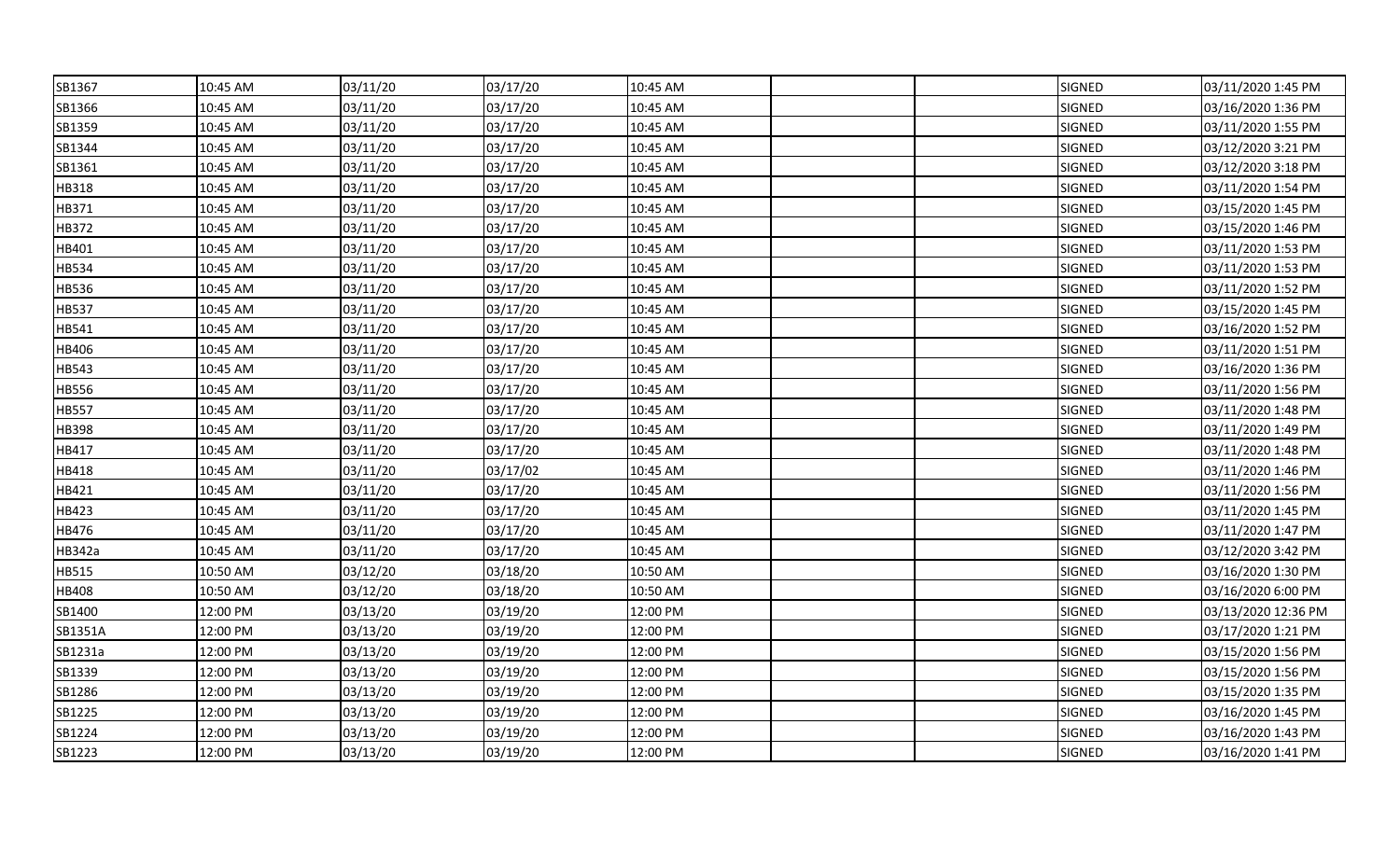| SB1337  | 12:00 PM | 03/13/20 | 03/19/20 | 12:00 PM |  | <b>SIGNED</b> | 03/15/2020 1:47 PM  |
|---------|----------|----------|----------|----------|--|---------------|---------------------|
| SB1256  | 12:00 PM | 03/13/20 | 03/19/20 | 12:00 PM |  | SIGNED        | 03/15/2020 1:50 PM  |
| SB1227  | 12:00 PM | 03/13/20 | 03/19/20 | 12:00 PM |  | <b>SIGNED</b> | 03/15/2020 1:48 PM  |
| SB1220  | 12:00 PM | 03/13/20 | 03/19/20 | 12:00 PM |  | SIGNED        | 03/15/2020 1:47 PM  |
| SB1219  | 12:00 PM | 03/13/20 | 03/19/20 | 12:00 PM |  | SIGNED        | 03/15/2020 1:48 PM  |
| SB1264  | 12:00 PM | 03/13/20 | 03/19/20 | 12:00 PM |  | SIGNED        | 03/16/2020 1:38 PM  |
| SB1262  | 12:00 PM | 03/13/20 | 03/19/20 | 12:00 PM |  | <b>SIGNED</b> | 03/16/2020 1:40 PM  |
| SB1291  | 12:00 PM | 03/13/20 | 03/19/20 | 12:00 PM |  | <b>SIGNED</b> | 03/16/2020 1:40 PM  |
| SB1299  | 12:00 PM | 03/13/20 | 03/19/20 | 12:00 PM |  | SIGNED        | 03/15/2020 1:51 PM  |
| SB1287  | 12:00    | 03/13/20 | 03/19/20 | 12:00 PM |  | SIGNED        | 03/17/2020 11:23 AM |
| SB1282  | 12:00 PM | 03/13/20 | 03/19/20 | 12:00 PM |  | SIGNED        | 03/16/2020 1:31 PM  |
| SB1261  | 12:00 PM | 03/13/20 | 03/19/20 | 12:00 PM |  | <b>SIGNED</b> | 03/15/2020 1:51 PM  |
| SB1377  | 12:00 PM | 03/13/20 | 03/13/19 | 12:00 PM |  | SIGNED        | 03/15/2020 1:52 PM  |
| SB1376  | 12:00 PM | 03/13/20 | 03/19/20 | 12:00 PM |  | SIGNED        | 03/15/2020 1:53 PM  |
| SB 1375 | 12:00 PM | 03/13/20 | 03/19/20 | 12:00 PM |  | SIGNED        | 03/16/2020 1:37 PM  |
| SB 1374 | 12:00 PM | 03/13/20 | 03/19/20 | 12:00 PM |  | SIGNED        | 03/15/2020 1:54 PM  |
| SB1267  | 12:00 PM | 03/13/20 | 03/19/20 | 12:00 PM |  | SIGNED        | 03/16/2020 1:38 PM  |
| SB1316  | 12:00 PM | 03/13/20 | 03/19/20 | 12:00 PM |  | <b>SIGNED</b> | 03/17/2020 10:37 AM |
| SB1273  | 12:00 PM | 03/13/20 | 03/19/20 | 12:00 PM |  | <b>SIGNED</b> | 03/16/2020 1:29 PM  |
| SB1278  | 12:00 PM | 03/13/20 | 03/13/20 | 12:00 PM |  | SIGNED        | 03/16/2020 1:35 PM  |
| SB1329  | 12:00 PM | 03/13/20 | 03/19/20 | 12:00 PM |  | SIGNED        | 03/16/2020 1:36 PM  |
| SB1304  | 12:00 PM | 03/13/20 | 03/19/20 | 12:00 PM |  | <b>SIGNED</b> | 03/16/2020 1:34 PM  |
| SB1355  | 12:00 PM | 03/13/20 | 03/19/20 | 12:00 PM |  | SIGNED        | 03/16/2020 1:25 PM  |
| SB1383  | 12:00 PM | 03/13/20 | 03/19/20 | 12:00 PM |  | <b>SIGNED</b> | 03/17/2020 7:50 AM  |
| SB1382  | 12:00 PM | 03/13/20 | 03/19/20 | 12:00 PM |  | SIGNED        | 03/16/2020 1:33 PM  |
| SB1381  | 12:00 PM | 03/13/20 | 03/19/20 | 12:00 PM |  | SIGNED        | 03/16/2020 1:32 PM  |
| SB1284  | 12:00 PM | 03/13/20 | 03/19/20 | 12:00 PM |  | SIGNED        | 03/15/2020 1:54 PM  |
| HB568   | 10:20 AM | 03/15/20 | 03/21/20 | 10:20 AM |  | SIGNED        | 03/16/2020 1:29 PM  |
| HB564   | 10:20 AM | 03/16/20 | 03/21/20 | 10:20 AM |  | SIGNED        | 03/16/2020 1:29 PM  |
| HB563   | 10:20 AM | 03/16/20 | 03/21/20 | 10:20 AM |  | SIGNED        | 03/16/2020 1:29 PM  |
| HB542   | 10:20 AM | 03/16/20 | 03/21/20 | 10:20 AM |  | SIGNED        | 03/17/2020 7:53 AM  |
| SB1397  | 1:30 PM  | 03/16/20 | 03/21/20 | 1:30 PM  |  | SIGNED        | 03/17/2020 10:41 AM |
| SB1396  | 1:30 PM  | 03/16/20 | 03/21/20 | 1:30 PM  |  | SIGNED        | 03/17/2020 10:39 AM |
| SB1394  | 1:30 PM  | 03/16/20 | 03/21/20 | 1:30 PM  |  | SIGNED        | 03/17/2020 10:36 AM |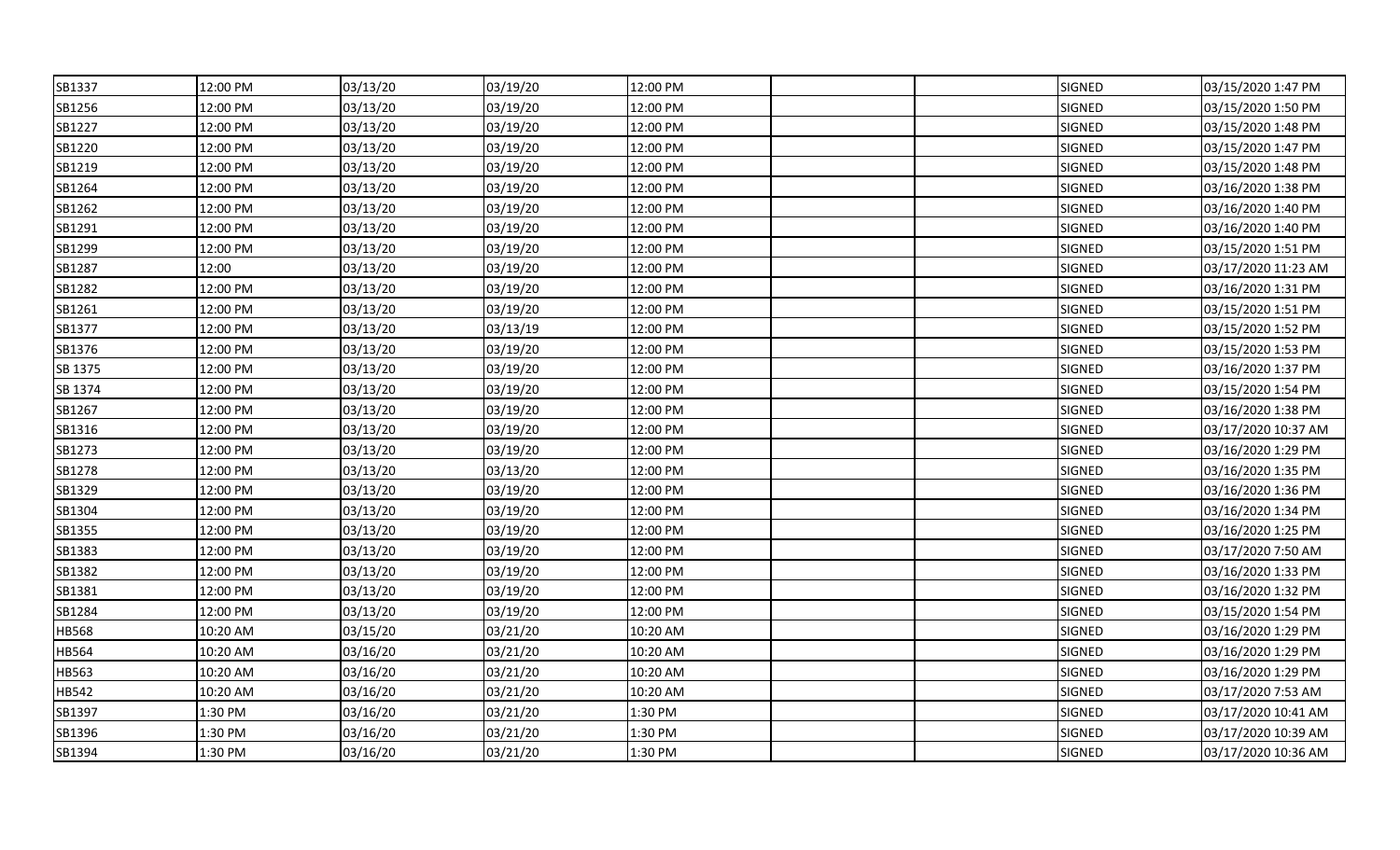| SB1395 | 1:30 PM  | 03/16/20 | 03/21/20 | 1:30 PM  |  | <b>SIGNED</b> | 03/17/2020 7:50 AM  |
|--------|----------|----------|----------|----------|--|---------------|---------------------|
| SB1393 | 1:30 PM  | 03/16/20 | 03/21/20 | 1:30 PM  |  | SIGNED        | 03/17/2020 11:21 AM |
| SB1391 | 1:30 PM  | 03/16/20 | 03/21/20 | 1:30 PM  |  | <b>SIGNED</b> | 03/16/2020 4:32 PM  |
| SB1390 | 1:30 PM  | 03/16/20 | 03/21/20 | 1:30 PM  |  | SIGNED        | 03/17/2020 7:52 AM  |
| SB1357 | 1:30 PM  | 03/16/20 | 03/21/20 | 1:30 PM  |  | SIGNED        | 03/17/2020 7:51 AM  |
| SB1356 | 1:30 PM  | 03/16/20 | 03/21/20 | 1:30 PM  |  | SIGNED        | 03/17/2020 7:52 AM  |
| HB598  | 12:30 PM | 03/17/20 | 03/23/20 | 12:30 PM |  | <b>SIGNED</b> | 03/18/2020 2:16 PM  |
| HB597  | 12:30 PM | 03/17/20 | 03/23/20 | 12:30 PM |  | <b>SIGNED</b> | 03/23/2020 11:15 AM |
| HB596  | 12:30 PM | 03/17/20 | 03/23/20 | 12:30 PM |  | SIGNED        | 03/18/2020 10:58 AM |
| HB580  | 12:30 PM | 03/17/20 | 03/23/20 | 12:30 PM |  | SIGNED        | 03/18/2020 10:51 AM |
| HB579  | 12:30 PM | 03/17/20 | 03/23/20 | 12:30 PM |  | SIGNED        | 03/18/2020 10:52 AM |
| HB573  | 12:30 PM | 03/17/20 | 03/23/20 | 12:30 PM |  | <b>SIGNED</b> | 03/18/2020 10:46 AM |
| HB572  | 12:30 PM | 03/17/20 | 03/23/20 | 12:30 PM |  | SIGNED        | 03/18/2020 10:53 AM |
| HB571  | 12:30 PM | 03/17/20 | 03/23/20 | 12:30 PM |  | SIGNED        | 03/18/2020 10:52 AM |
| HB570  | 12:30 PM | 03/17/20 | 03/23/20 | 12:30 PM |  | SIGNED        | 03/18/2020 10:59 AM |
| HB569  | 12:30 PM | 03/17/20 | 03/23/20 | 12:30 PM |  | SIGNED        | 03/18/2020 10:57 AM |
| HB491  | 2:50 PM  | 03/17/20 | 03/23/20 | 2:50 PM  |  | SIGNED        | 03/18/2020 10:57 AM |
| HB424  | 2:50 PM  | 03/17/20 | 03/23/20 | 2:50 PM  |  | SIGNED        | 03/18/2020 10:50 AM |
| HB416  | 2:50 PM  | 03/17/20 | 03/23/20 | 2:50 PM  |  | SIGNED        | 03/18/2020 10:59 AM |
| HB502  | 2:50 PM  | 03/17/20 | 03/23/20 | 2:50 PM  |  | SIGNED        | 03/18/2020 2:15 PM  |
| HB620  | 2:50 PM  | 03/17/20 | 03/23/20 | 2:50 PM  |  | SIGNED        | 03/18/2020 10:46 AM |
| HB619  | 2:50 PM  | 03/17/20 | 03/23/20 | 2:50 PM  |  | <b>SIGNED</b> | 03/18/2020 10:43 AM |
| HB618  | 2:50 PM  | 03/17/20 | 03/23/20 | 2:50 PM  |  | SIGNED        | 03/18/2020 10:45 AM |
| HB613  | 2:50 PM  | 03/17/20 | 03/23/20 | 2:50 PM  |  | SIGNED        | 03/23/2020 11:11 AM |
| HB612  | 2:50 PM  | 03/17/20 | 03/23/20 | 2:50 PM  |  | SIGNED        | 03/18/2020 10:46 AM |
| HB610  | 2:50 PM  | 03/17/20 | 03/23/20 | 2:50 PM  |  | SIGNED        | 03/18/2020 10:47 AM |
| HB606  | 2:50 PM  | 03/17/20 | 03/23/20 | 2:50 PM  |  | SIGNED        | 03/18/2020 2:15 PM  |
| HB605  | 2:50 PM  | 03/17/20 | 03/23/20 | 2:50 PM  |  | SIGNED        | 03/23/2020 11:15 AM |
| HB604  | 2:50 PM  | 03/17/20 | 03/23/20 | 2:50 PM  |  | SIGNED        | 03/18/2020 10:57 AM |
| SB1398 | 4:26 PM  | 03/17/20 | 03/23/20 | 4:26 PM  |  | SIGNED        | 03/23/2020 11:12 AM |
| SB1399 | 4:26 PM  | 03/17/20 | 03/23/20 | 4:26 PM  |  | SIGNED        | 03/23/2020 11:12 AM |
| SB1403 | 4:26 PM  | 03/17/20 | 03/23/20 | 4:26 PM  |  | SIGNED        | 03/18/2020 10:57 AM |
| SB1404 | 4:26 PM  | 03/17/20 | 03/23/20 | 4:26 PM  |  | SIGNED        | 03/18/2020 10:56 AM |
| SB1405 | 4:26 PM  | 03/17/20 | 03/23/20 | 4:26 PM  |  | SIGNED        | 03/18/2020 10:57 AM |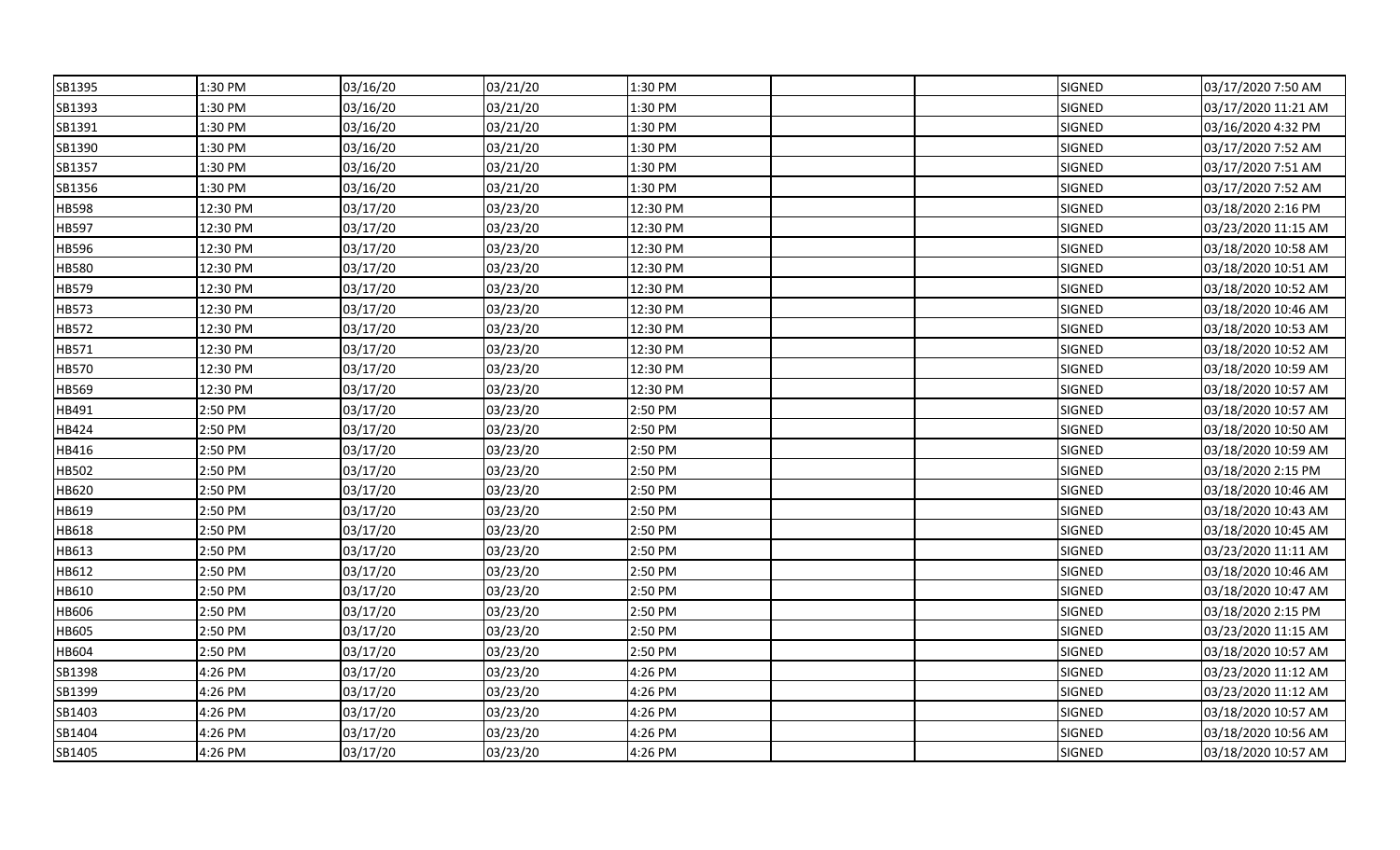| SB1406  | 4:26 PM  | 03/17/20 | 03/23/20 | 4:26 PM  |          |         | <b>SIGNED</b> | 03/18/2020 2:16 PM  |
|---------|----------|----------|----------|----------|----------|---------|---------------|---------------------|
| SB1353  | 4:26 PM  | 03/17/20 | 03/23/20 | 4:26 PM  |          |         | SIGNED        | 03/23/2020 11:13 AM |
| SB1289  | 4:26 PM  | 03/17/20 | 03/23/20 | 4:26 PM  |          |         | SIGNED        | 03/18/2020 10:55 AM |
| SB1290  | 4:26 PM  | 03/17/20 | 03/23/20 | 4:26 PM  |          |         | SIGNED        | 03/18/2020 10:55 AM |
| SB1330a | 4:26 PM  | 03/17/20 | 03/23/20 | 4:26 PM  | 03/31/20 | 6:33 PM | SIGNED        | 3/26/2020 6:53 PM   |
| SB1429  | 11:50 AM | 03/18/20 | 03/24/20 | 11:50 AM |          |         | SIGNED        | 03/18/2020 2:17 PM  |
| SB1428  | 11:50 AM | 03/18/20 | 03/24/20 | 11:50 AM |          |         | SIGNED        | 03/18/2020 2:17 PM  |
| SB1427  | 11:50 AM | 03/18/20 | 03/24/20 | 11:50 AM |          |         | SIGNED        | 03/19/2020 2:49 PM  |
| SB1426  | 11:50 AM | 03/18/20 | 03/24/20 | 11:50 AM | 03/31/20 | 6:33 PM | <b>SIGNED</b> | 03/24/2020 2:56 PM  |
| SB1424  | 11:50 AM | 03/18/20 | 03/24/20 | 11:50 AM | 03/31/20 | 6:33 PM | SIGNED        | 03/24/2020 10:03 AM |
| SB1423  | 11:50 AM | 03/18/20 | 03/24/20 | 11:50 AM | 03/31/20 | 6:33 PM | SIGNED        | 03/24/2020 10:02 AM |
| SB1421  | 11:50 AM | 03/18/20 | 03/24/20 | 11:50 AM |          |         | <b>SIGNED</b> | 03/18/2020 2:13 PM  |
| SB1420  | 11:50 AM | 03/18/20 | 03/24/20 | 11:50 AM | 03/31/20 | 6:33 PM | SIGNED        | 03/24/2020 10:02 AM |
| SB1419  | 11:50 AM | 03/18/20 | 03/24/20 | 11:50 AM | 03/31/20 | 6:33 PM | SIGNED        | 03/24/2020 10:02 AM |
| SB1418  | 11:50 AM | 03/18/20 | 03/24/20 | 11:50 AM | 03/31/20 | 6:33 PM | SIGNED        | 03/24/2020 1:12 PM  |
| SB1415  | 11:50 AM | 03/18/20 | 03/24/20 | 11:50 AM | 03/31/20 | 6:33 PM | SIGNED        | 03/24/2020 1:08 PM  |
| SB1414  | 11:50 AM | 03/18/20 | 03/24/20 | 11:50 AM | 03/31/20 | 6:33 PM | SIGNED        | 03/24/2020 1:07 PM  |
| SB1413  | 11:50 AM | 03/18/20 | 03/24/20 | 11:50 AM |          |         | SIGNED        | 03/23/2020 11:14 AM |
| SB1412  | 11:50 AM | 03/18/20 | 03/24/20 | 11:50 AM |          |         | <b>SIGNED</b> | 03/18/2020 2:12 PM  |
| SB1411  | 11:50 AM | 03/18/20 | 03/24/20 | 11:50 AM |          |         | SIGNED        | 03/18/2020 2:17 PM  |
| SB1409  | 11:50 AM | 03/18/20 | 03/24/20 | 11:50 AM | 03/31/20 | 6:33 PM | SIGNED        | 3/25/2020 5:11 PM   |
| SB1410  | 11:50 AM | 03/18/20 | 03/24/20 | 11:50 AM | 03/31/20 | 6:33 PM | SIGNED        | 03/24/2020 4:57 PM  |
| SB1408  | 11:50 AM | 03/18/20 | 03/24/20 | 11:50 AM |          |         | SIGNED        | 03/23/2020 4:50 PM  |
| SB1407  | 11:50 AM | 03/18/20 | 03/24/20 | 11:50 AM |          |         | SIGNED        | 03/18/2020 2:12 PM  |
| HB509   | 2:40 PM  | 03/18/20 | 03/24/20 | 2:40 PM  | 03/31/20 | 6:33 PM | SIGNED        | 3/30/2020 2:40 PM   |
| HB511a  | 2:40 PM  | 03/18/20 | 03/24/20 | 2:40 PM  | 03/31/20 | 6:33 PM | SIGNED        | 03/24/2020 2:53 PM  |
| HB501   | 2:40 PM  | 03/18/20 | 03/24/20 | 2:40 PM  | 03/31/20 | 6:33 PM | SIGNED        | 03/24/2020 2:55 PM  |
| HB592   | 2:40 PM  | 03/18/20 | 03/24/20 | 2:40 PM  | 03/31/20 | 6:33 PM | SIGNED        | 03/24/2020 9:52 AM  |
| HB565   | 2:40 PM  | 03/18/20 | 03/24/20 | 2:40 PM  | 03/31/20 | 6:33 PM | <b>SIGNED</b> | 03/24/2020 9:50 AM  |
| HB547   | 2:40 PM  | 03/18/20 | 03/24/20 | 2:40 PM  | 03/31/20 | 6:33 PM | SIGNED        | 3/24/2020 10:03 AM  |
| HB464   | 2:40 PM  | 03/18/20 | 03/24/20 | 2:40 PM  |          |         | SIGNED        | 03/23/2020 4:51 PM  |
| HB463   | 2:40 PM  | 03/18/20 | 03/24/20 | 2:40 PM  | 03/31/20 | 6:33 PM | SIGNED        | 03/24/2020 4:21 PM  |
| HB457a  | 2:40 PM  | 03/18/20 | 03/24/20 | 2:40 PM  | 03/31/20 | 6:33 PM | SIGNED        | 3/25/2020 2:40 PM   |
| HB432a  | 2:40 PM  | 03/18/20 | 03/24/20 | 2:40 PM  | 03/31/20 | 6:33 PM | SIGNED        | 03/24/2020 9:33 AM  |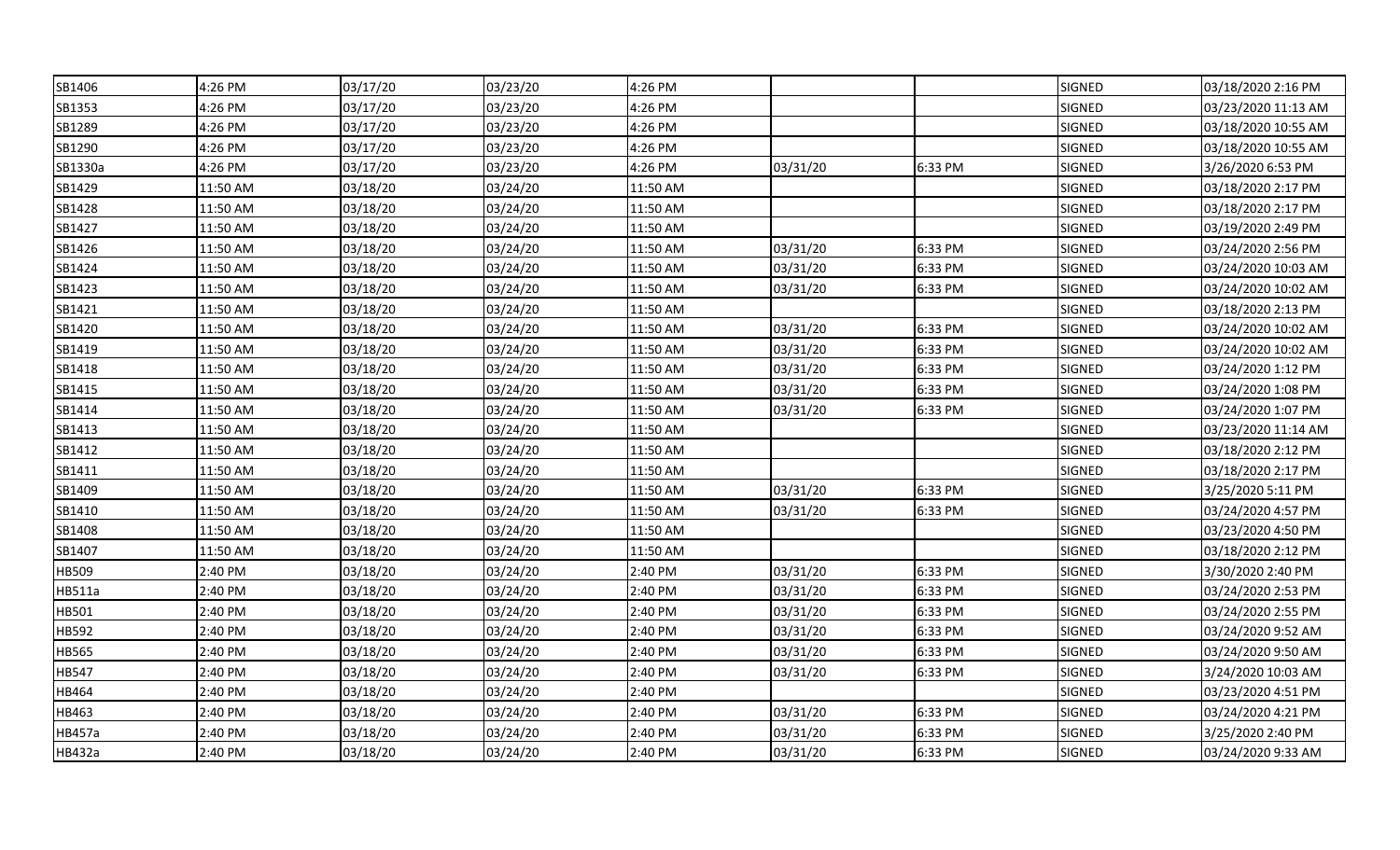| HB521  | 2:40 PM | 03/18/20 | 03/24/20 | 2:40 PM | 03/31/20 | 6:33 PM | <b>SIGNED</b> | 3/30/2020 2:37 PM   |
|--------|---------|----------|----------|---------|----------|---------|---------------|---------------------|
| HB549  | 2:40 PM | 03/18/20 | 03/24/20 | 2:40 PM | 03/31/20 | 6:33 PM | SIGNED        | 03/24/2020 4:47 PM  |
| HB466  | 2:40 PM | 03/18/20 | 03/24/20 | 2:40 PM | 03/31/20 | 6:33 PM | <b>SIGNED</b> | 03/24/2020 10:31 AM |
| HB438  | 2:40 PM | 03/18/20 | 03/24/20 | 2:40 PM | 03/31/20 | 6:33 PM | SIGNED        | 03/24/2020 2:40 PM  |
| HB522  | 2:40 PM | 03/18/20 | 03/24/20 | 2:40 PM | 03/31/20 | 6:33 PM | SIGNED        | 03/24/2020 2:52 PM  |
| HB529  | 2:40 PM | 03/18/20 | 03/24/20 | 2:40 PM |          |         | <b>SIGNED</b> | 03/19/2020 2:46 PM  |
| HB526  | 2:40 PM | 03/18/20 | 03/24/20 | 2:40 PM | 03/31/20 | 6:33 PM | <b>SIGNED</b> | 03/24/2020 4:42 PM  |
| HB503  | 2:40 PM | 03/18/20 | 03/24/20 | 2:40 PM | 03/31/20 | 6:33 PM | SIGNED        | 03/24/2020 10:01 AM |
| HB473a | 2:40 PM | 03/18/20 | 03/24/20 | 2:40 PM |          |         | SIGNED        | 03/18/2020 2:48 PM  |
| HB422  | 2:40 PM | 03/18/20 | 03/24/20 | 2:40 PM |          |         | SIGNED        | 03/19/2020 2:46 PM  |
| HB420  | 2:40 PM | 03/18/20 | 03/24/20 | 2:40 PM | 03/31/20 | 6:33 PM | SIGNED        | 3/26/2020 1:35 PM   |
| HB419  | 2:40 PM | 03/18/20 | 03/24/20 | 2:40 PM | 03/31/20 | 6:33 PM | SIGNED        | 03/24/2020 11:11 AM |
| HB512  | 2:40 PM | 03/18/20 | 03/24/20 | 2:40 PM | 03/31/20 | 6:33 PM | SIGNED        | 3/26/2020 3:45 PM   |
| HB435  | 2:40 PM | 03/18/20 | 03/24/20 | 2:40 PM | 03/31/20 | 6:33 PM | SIGNED        | 3/30/2020 2:15 PM   |
| HB451  | 2:40 PM | 03/18/20 | 03/24/20 | 2:40 PM | 03/31/20 | 6:33 PM | SIGNED        | 03/24/2020 10:01 AM |
| HB510  | 2:40 PM | 03/18/20 | 03/24/20 | 2:40 PM | 03/31/20 | 6:33 PM | SIGNED        | 03/24/2020 9:42 AM  |
| HB594  | 2:40 PM | 03/18/20 | 03/24/20 | 2:40 PM | 03/31/20 | 6:33 PM | SIGNED        | 03/24/2020 10:00 AM |
| HB637  | 2:40 PM | 03/18/20 | 03/24/20 | 2:40 PM | 03/31/20 | 6:33 PM | SIGNED        | 03/24/2020 3:55 PM  |
| HB636  | 2:40 PM | 03/18/20 | 03/24/20 | 2:40 PM | 03/31/20 | 6:33 PM | <b>SIGNED</b> | 03/24/2020 10:02 AM |
| HB635  | 2:40 PM | 03/18/20 | 03/24/20 | 2:40 PM | 03/31/20 | 6:33 PM | SIGNED        | 03/24/2020 10:01 AM |
| HB634  | 2:40 PM | 03/18/20 | 03/24/20 | 2:40 PM | 03/31/20 | 6:33 PM | SIGNED        | 03/24/2020 4:41 PM  |
| HB631  | 2:40 PM | 03/18/20 | 03/24/20 | 2:40 PM | 03/31/20 | 6:33 PM | SIGNED        | 03/24/2020 1:06 PM  |
| HB632  | 2:40 PM | 03/18/20 | 03/24/20 | 2:40 PM | 03/31/20 | 6:33 PM | SIGNED        | 03/24/2020 2:32 PM  |
| HB630  | 2:40 PM | 03/18/20 | 03/24/20 | 2:40 PM | 03/31/20 | 6:33 PM | SIGNED        | 03/24/2020 11:02 AM |
| HB629  | 2:40 PM | 03/18/20 | 03/24/20 | 2:40 PM | 03/31/20 | 6:33 PM | SIGNED        | 03/24/2020 2:33 PM  |
| HB628  | 2:40 PM | 03/18/20 | 03/24/20 | 2:40 PM | 03/31/20 | 6:33 PM | SIGNED        | 03/24/2020 2:40 PM  |
| HB627  | 2:40 PM | 03/18/20 | 03/24/20 | 2:40 PM | 03/31/20 | 6:33 PM | SIGNED        | 03/24/2020 4:08 PM  |
| HB442  | 2:40 PM | 03/18/20 | 03/24/20 | 2:40 PM | 03/31/20 | 6:33 PM | SIGNED        | 3/30/2020 2:16 PM   |
| HB545  | 2:40 PM | 03/18/20 | 03/24/20 | 2:40 PM | 03/31/20 | 6:33 PM | <b>SIGNED</b> | 3/26/2020 1:35 PM   |
| HB544  | 2:40 PM | 03/18/20 | 03/24/20 | 2:40 PM |          |         | SIGNED        | 03/19/2020 2:49 PM  |
| HB528  | 2:40 PM | 03/18/20 | 03/24/20 | 2:40 PM |          |         | SIGNED        | 03/19/2020 2:45 PM  |
| HB413  | 2:40 PM | 03/18/20 | 03/24/20 | 2:40 PM | 03/31/20 | 6:33 PM | SIGNED        | 3/25/2020 10:23 AM  |
| HB405a | 2:40 PM | 03/18/20 | 03/24/20 | 2:40 PM |          |         | SIGNED        | 03/19/2020 2:48 PM  |
| HB599  | 2:40 PM | 03/18/20 | 03/24/20 | 2:40 PM | 03/31/20 | 6:33 PM | SIGNED        | 3/26/2020 3:45 PM   |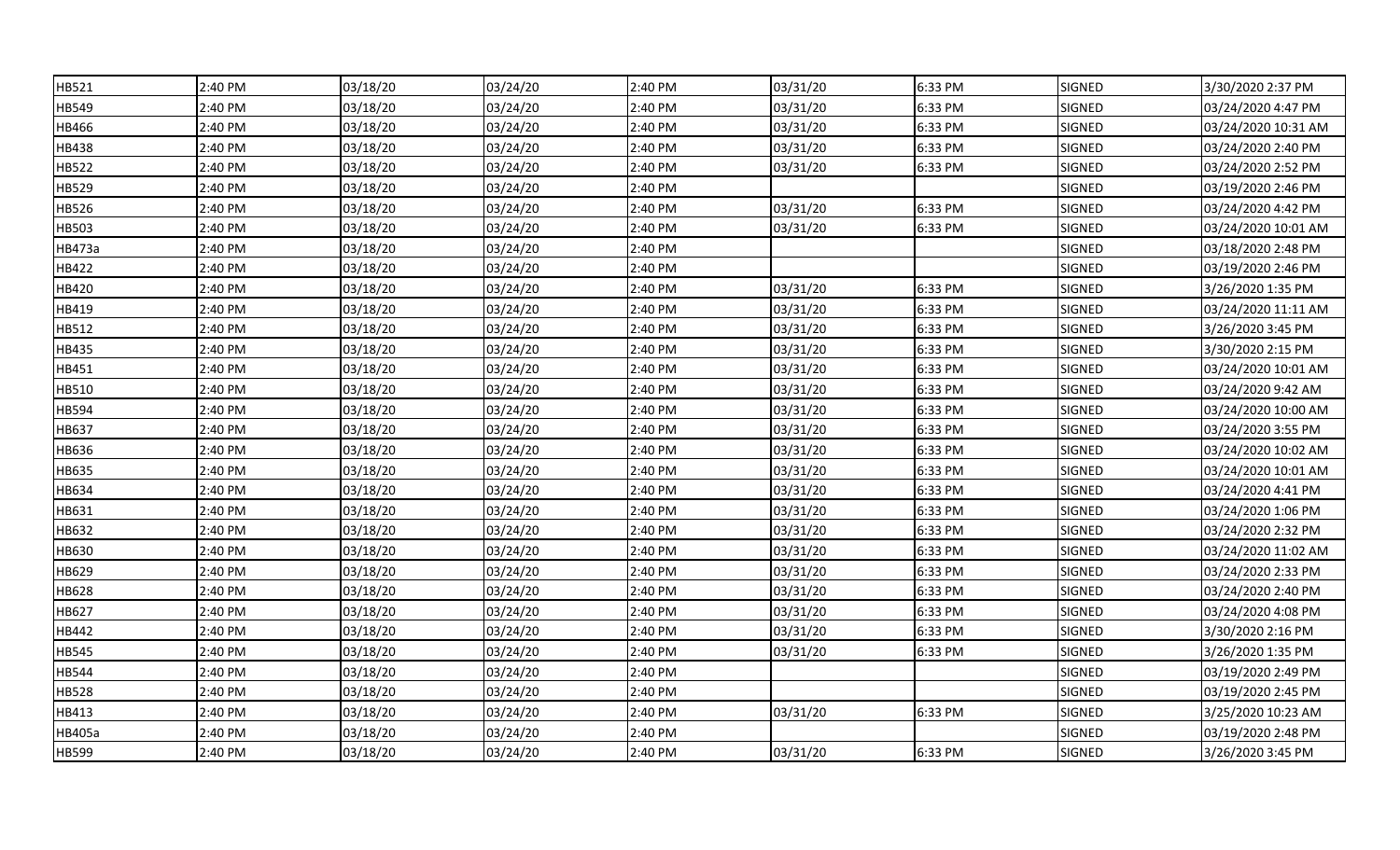| HB555   | 2:40 PM  | 03/18/20 | 03/24/20 | 2:40 PM  | 03/31/20 | 6:33 PM | <b>SIGNED</b> | 03/24/2020 2:41 PM  |
|---------|----------|----------|----------|----------|----------|---------|---------------|---------------------|
| HB553   | 2:40 PM  | 03/18/20 | 03/24/20 | 2:40 PM  | 03/31/20 | 6:33 PM | SIGNED        | 03/24/2020 9:27 AM  |
| HB551   | 2:40 PM  | 03/18/20 | 03/24/20 | 2:40 PM  | 03/31/20 | 6:33 PM | <b>SIGNED</b> | 03/24/2020 9:26 AM  |
| HB486   | 2:40 PM  | 03/18/20 | 03/24/20 | 2:40 PM  | 03/31/20 | 6:33 PM | SIGNED        | 03/24/2020 2:32 PM  |
| HB601   | 8:19 PM  | 03/18/20 | 03/24/20 | 8:19 PM  | 03/31/20 | 6:33 PM | SIGNED        | 3/30/2020 2:06 PM   |
| HB340a  | 8:19 PM  | 03/18/20 | 03/24/20 | 8:19 PM  | 03/31/20 | 6:33 PM |               |                     |
| HB518a  | 8:19 PM  | 03/18/20 | 03/24/20 | 8:19 PM  |          |         | SIGNED        | 03/19/2020 5:24 PM  |
| HB500a  | 8:19 PM  | 03/18/20 | 03/24/20 | 8:19 PM  | 03/31/20 | 6:33 PM | SIGNED        | 3/30/2020 1:45 PM   |
| HB440a  | 8:19 PM  | 03/18/20 | 03/24/20 | 8:19 PM  | 03/31/20 | 6:33 PM | SIGNED        | 3/30/2020 1:40 PM   |
| SB1354  | 6:19 PM  | 03/18/20 | 03/24/20 | 8:19 PM  | 03/31/20 | 6:33 PM | SIGNED        | 03/24/2020 4:53 PM  |
| SB1301  | 6:19 PM  | 03/18/20 | 03/24/20 | 6:19 PM  |          |         | SIGNED        | 03/23/2020 4:48 PM  |
| SB1368  | 6:19 PM  | 03/18/20 | 03/24/20 | 6:19 PM  |          |         | <b>SIGNED</b> | 03/23/2020 11:33 AM |
| SB1348  | 6:19 PM  | 03/18/20 | 03/24/20 | 6:19 PM  |          |         | SIGNED        | 03/23/2020 11:31 PM |
| SB1332  | 6:19 PM  | 03/18/20 | 03/24/20 | 6:19 PM  |          |         | SIGNED        | 03/19/2020 5:23 PM  |
| SB1305  | 6:19 PM  | 03/18/20 | 03/24/20 | 6:19 PM  | 03/31/20 | 6:33 PM | SIGNED        | 03/24/2020 11:03 AM |
| SB1295  | 6:19 PM  | 03/18/20 | 03/24/20 | 6:19 PM  | 03/31/20 | 6:33 PM | <b>VETOED</b> | 3/27/2020 4:40 PM   |
| SB1338a | 6:19 PM  | 03/18/20 | 03/24/20 | 6:19 PM  | 03/31/20 | 6:33 PM | SIGNED        | 03/24/2020 4:15 PM  |
| SB1331  | 6:19 PM  | 03/18/20 | 03/24/20 | 6:19 PM  | 03/31/20 | 6:33 PM | SIGNED        | 03/24/2020 10:03 AM |
| SB1294  | 6:19 PM  | 03/18/20 | 03/24/20 | 6:19 PM  | 03/31/20 | 6:33 PM | <b>SIGNED</b> | 3/26/2020 1:30 PM   |
| SB1323a | 6:19 PM  | 03/18/20 | 03/24/20 | 6:19 PM  | 03/31/20 | 6:33 PM | SIGNED        | 03/24/2020 11:10 AM |
| SB1371  | 6:19 PM  | 03/18/20 | 03/24/20 | 6:19 PM  | 03/31/20 | 6:33 PM | SIGNED        | 03/24/2020 10:15 AM |
| SB1370  | 6:19 PM  | 03/18/20 | 03/24/20 | 6:19 PM  |          |         | <b>SIGNED</b> | 03/23/2020 11:30 PM |
| SB1342  | 6:19 PM  | 03/18/20 | 03/24/20 | 6:19 PM  |          |         | SIGNED        | 03/23/2020 11:21 AM |
| SB1340  | 6:19 PM  | 03/18/20 | 03/24/20 | 6:19 PM  |          |         | SIGNED        | 03/19/2020 5:25 PM  |
| SB1321a | 6:19 PM  | 03/18/20 | 03/24/20 | 6:19 PM  |          |         | SIGNED        | 03/19/2020 5:23 PM  |
| SB1292  | 12:30 PM | 03/19/20 | 03/25/20 | 12:30 PM | 03/31/20 | 6:33 PM | SIGNED        | 3/26/2020 5:03 PM   |
| SB1283  | 2:10 PM  | 03/19/20 | 03/25/20 | 2:10 PM  | 03/31/20 | 6:33 PM | SIGNED        | 03/24/2020 4:01 PM  |
| SB1349a | 2:10 PM  | 03/19/20 | 03/25/20 | 2:10 PM  | 03/31/20 | 6:33 PM | SIGNED        | 3/25/2020 11:00 AM  |
| SB1385  | 2:10 PM  | 03/19/20 | 03/25/20 | 2:10 PM  | 03/31/20 | 6:33 PM | <b>SIGNED</b> | 03/24/2020 4:40 PM  |
| HB552   | 2:25 PM  | 03/19/20 | 03/25/20 | 2:25 PM  | 03/31/20 | 6:33 PM | SIGNED        | 03/24/2020 10:32 AM |
| HB550   | 2:25 PM  | 03/19/20 | 03/25/20 | 2:25 PM  | 03/31/20 | 6:33 PM | SIGNED        | 03/24/2020 10:35 AM |
| HB566   | 2:25 PM  | 03/19/20 | 03/25/20 | 2:25 PM  | 03/31/20 | 6:33 PM | SIGNED        | 03/24/2020 10:03 AM |
| HB415   | 2:25 PM  | 03/19/20 | 03/25/20 | 2:25 PM  | 03/31/20 | 6:33 PM | SIGNED        | 03/24/2020 4:02 PM  |
| HB578   | 2:25 PM  | 03/19/20 | 03/25/20 | 2:25 PM  | 03/31/20 | 6:33 PM | SIGNED        | 3/30/2020 1:23 PM   |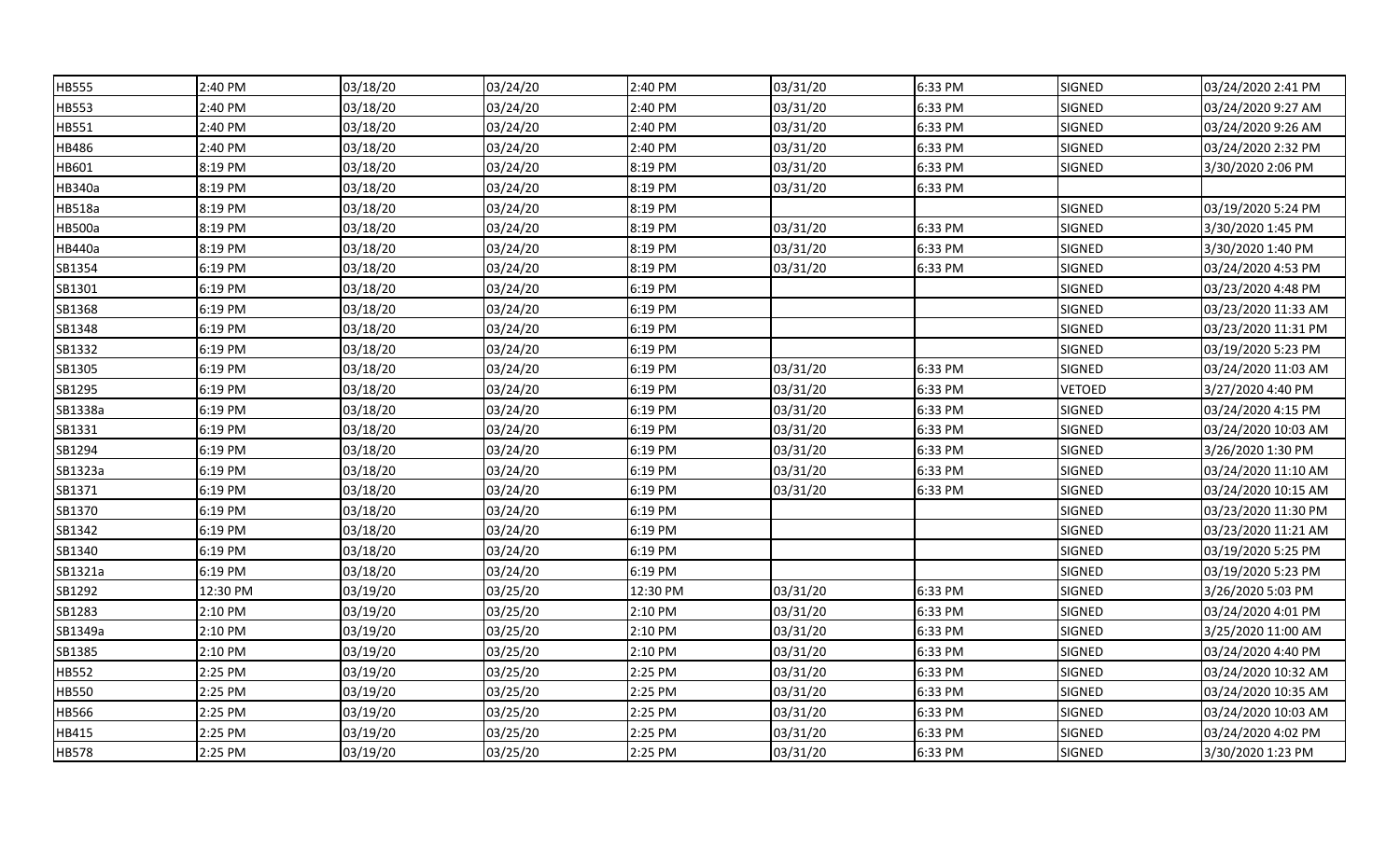| HB538  | 2:25 PM | 03/19/20 | 03/25/20 | 2:25 PM | 03/31/20 | 6:33 PM | <b>SIGNED</b> | 3/26/2020 4:05 PM   |
|--------|---------|----------|----------|---------|----------|---------|---------------|---------------------|
| HB497a | 2:25 PM | 03/19/20 | 03/25/20 | 2:25 PM | 03/31/20 | 6:33 PM | SIGNED        | 03/24/2020 4:40 PM  |
| HB574  | 2:25 PM | 03/19/20 | 03/25/20 | 2:25 PM | 03/31/20 | 6:33 PM | SIGNED        | 3/25/2020 10:58 AM  |
| HB562  | 2:25 PM | 03/19/20 | 03/25/20 | 2:25 PM | 03/31/20 | 6:33 PM | SIGNED        | 03/24/2020 10:20 AM |
| HB517a | 2:25 PM | 03/19/20 | 03/25/20 | 2:25 PM | 03/31/20 | 6:33 PM | SIGNED        | 03/24/2020 2:30 PM  |
| HB548  | 2:25 PM | 03/19/20 | 03/25/20 | 2:25 PM | 03/31/20 | 6:33 PM | SIGNED        | 3/30/2020 2:08 PM   |
| HB576  | 2:25 PM | 03/19/20 | 03/25/20 | 2:25 PM | 03/31/20 | 6:33 PM | SIGNED        | 3/26/2020 3:48 PM   |
| HB639  | 2:25 PM | 03/19/20 | 03/25/20 | 2:25 PM | 03/31/20 | 6:33 PM | SIGNED        | 03/24/2020 4:02 PM  |
| HB583  | 2:25 PM | 03/19/20 | 03/25/20 | 2:25 PM | 03/31/20 | 6:33 PM | SIGNED        | 03/24/2020 4:03 PM  |
| HB431  | 2:25 PM | 03/19/20 | 03/25/20 | 2:25 PM | 03/31/20 | 6:33 PM | SIGNED        | 3/26/2020 4:04 PM   |
| HB615  | 2:25 PM | 03/19/20 | 03/25/20 | 2:25 PM | 03/31/20 | 6:33 PM | SIGNED        | 03/24/2020 4:30 PM  |
| HB616  | 2:25 PM | 03/19/20 | 03/25/20 | 2:25 PM | 03/31/20 | 6:33 PM | SIGNED        | 03/24/2020 4:27 PM  |
| HB582  | 2:25 PM | 03/19/20 | 03/25/20 | 2:25 PM | 03/31/20 | 6:33 PM | SIGNED        | 03/24/2020 4:03 PM  |
| HB643  | 2:25 PM | 03/19/20 | 03/25/20 | 2:25 PM | 03/31/20 | 6:33 PM | SIGNED        | 03/24/2020 4:30 PM  |
| HB646  | 2:25 PM | 03/19/20 | 03/25/20 | 2:25 PM | 03/31/20 | 6:33 PM | SIGNED        | 03/24/2020 4:07 PM  |
| HB645  | 2:25 PM | 03/19/20 | 03/25/20 | 2:25 PM | 03/31/20 | 6:33 PM | SIGNED        | 03/24/2020 4:28 PM  |
| HB644  | 2:25 PM | 03/19/20 | 03/25/20 | 2:25 PM | 03/31/20 | 6:33 PM | SIGNED        | 03/24/2020 4:51 PM  |
| HB561a | 2:25 PM | 03/19/20 | 03/25/20 | 2:25 PM | 03/31/20 | 6:33 PM | <b>VETOED</b> | 3/25/2020 10:45 AM  |
| HB487a | 2:25 PM | 03/19/20 | 03/25/20 | 2:25 PM | 03/31/20 | 6:33 PM | <b>VETOED</b> | 3/26/2020 3:55 PM   |
| HB461a | 2:25 PM | 03/19/20 | 03/25/20 | 2:25 PM | 03/31/20 | 6:33 PM | SIGNED        | 3/30/2020 1:10 PM   |
| HB384a | 2:25 PM | 03/19/20 | 03/25/20 | 2:25 PM | 03/31/20 | 6:33 PM | <b>VETOED</b> | 3/30/2020 4:45 PM   |
| HB575  | 2:25 PM | 03/19/20 | 03/25/20 | 2:25 PM | 03/31/20 | 6:33 PM | SIGNED        | 03/24/2020 4:13 PM  |
| HB516  | 2:25 PM | 03/19/20 | 03/25/20 | 2:25 PM | 03/31/20 | 6:33 PM | SIGNED        | 3/25/2020 4:40 PM   |
| HB640  | 2:25 PM | 03/19/20 | 03/25/20 | 2:25 PM | 03/31/20 | 6:33 PM | SIGNED        | 03/24/2020 4:16 PM  |
| HB638  | 2:25 PM | 03/19/20 | 03/25/20 | 2:25 PM | 03/31/20 | 6:33 PM | SIGNED        | 03/24/2020 4:47 PM  |
| HB624  | 2:25 PM | 03/19/20 | 03/25/20 | 2:25 PM | 03/31/20 | 6:33 PM | SIGNED        | 3/25/2020 9:32 AM   |
| HB523  | 2:25 PM | 03/19/20 | 03/25/20 | 2:25 PM | 03/31/20 | 6:33 PM | SIGNED        | 3/25/2020 9:34 AM   |
| HB589  | 2:25 PM | 03/19/20 | 03/25/20 | 2:25 PM | 03/31/20 | 6:33 PM | SIGNED        | 03/24/2020 10:13 AM |
| HB651  | 3:50 PM | 03/19/20 | 03/25/20 | 3:50 PM | 03/31/20 | 6:33 PM | <b>SIGNED</b> | 3/30/2020 2:12 PM   |
| HB650  | 3:50 PM | 03/19/20 | 03/25/20 | 3:50 PM | 03/31/20 | 6:33 PM | SIGNED        | 03/24/2020 4:17 PM  |
| HB626  | 3:50 PM | 03/19/20 | 03/25/20 | 3:50 PM | 03/31/20 | 6:33 PM | SIGNED        | 03/24/2020 4:52 PM  |
| HB614  | 3:50 PM | 03/19/20 | 03/25/20 | 3:50 PM | 03/31/20 | 6:33 PM | SIGNED        | 03/24/2020 11:01 AM |
| HB496  | 3:50 PM | 03/19/20 | 03/25/20 | 3:50 PM | 03/31/20 | 6:33 PM | SIGNED        | 03/24/2020 11:00 AM |
| HB560a | 3:50 PM | 03/19/20 | 03/25/20 | 3:50 PM | 03/31/20 | 6:33 PM | SIGNED        | 3/25/2020 4:45 PM   |